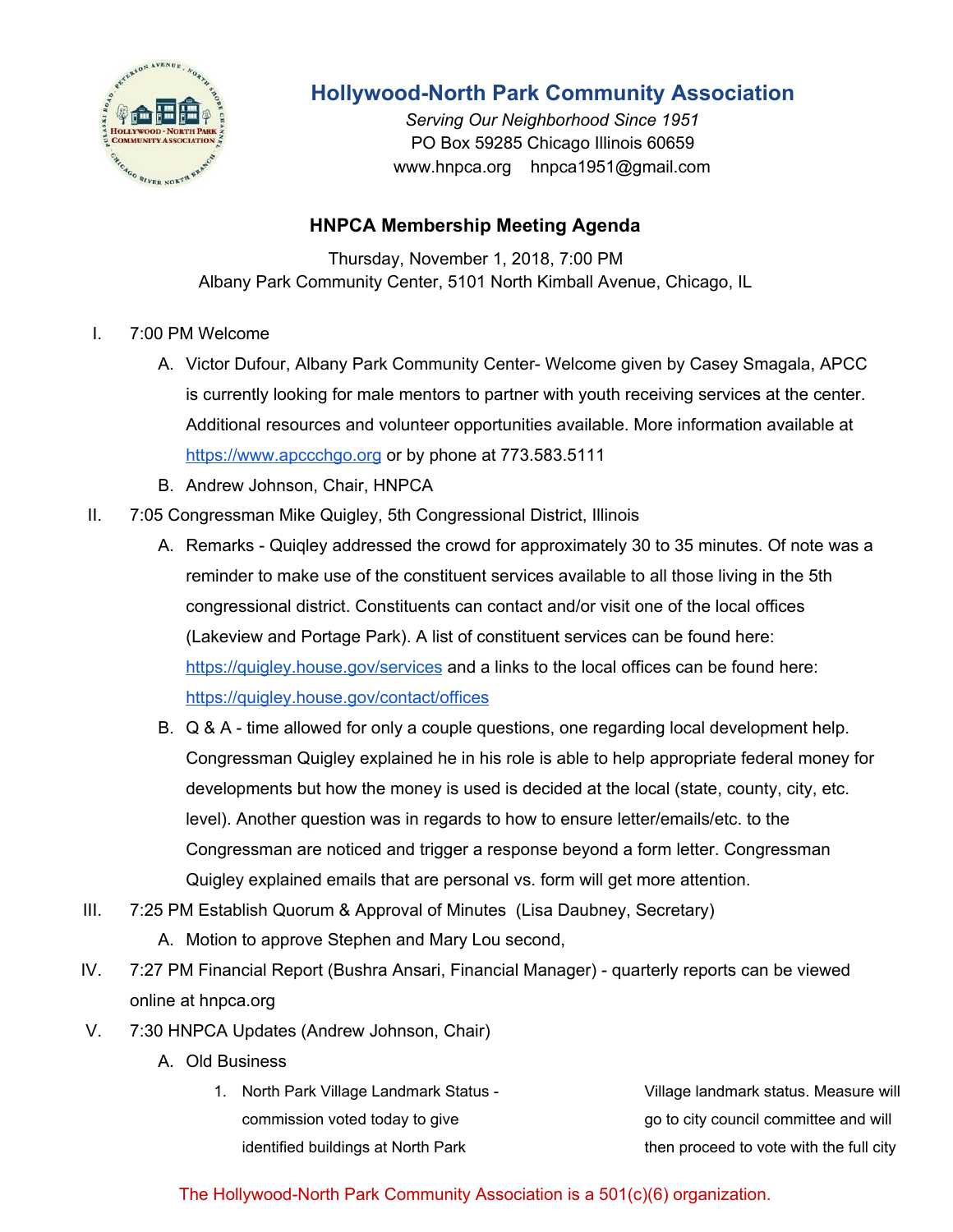council. Landmark status protects the external appearance of the designated buildings. They cannot be modified from current exterior appearance and must be properly maintained

- 2. Economic Study Update 300 completed surveys, next stage will be a community open house to look at and comment on draft guidelines for a forward looking vision to help guide city, alderman etc. goal was to produce the report at beginning of the new year. Preliminary report scheduled to be complete prior to end of 2018
- 3. Peterson Field Update currently choosing between several designs, construction slated to begin in April and hopefully finished by beginning of 2019/2020 school year. included in designs for community access. tree and burm preservation was included in most of the designs and they are looking for a natural landscape design. Artificial turf

would increase use for school and community as opposed to current limits due to weather conditions.

4. Peterson Park Update - Work on waterfalls to the east of the North Park Nature Center is underway. Park district is paying to refurbish. This could be an area to contribute the designated funds from the Friends of Peterson Park. Another idea proposed by Dirk at the meeting is to purchase outdoor exercise equipment possibly modeled after park across from the home depot. Will need the existing members/board of Friends of Peterson Park to direct where and how to spend the money. If it is unclear whether or not this organization is still in existence, then HNPCA may need to seek legal counsel on how to appropriately proceed.

- B. -7:35 Current Initiatives
	- 1. Commerce North Park Community Market Email/Online survey in the works. Will hold a community feedback/volunteer recruitment session as planning for 2019 begins.
	- 2. Community Care Hate Has No Home Here Received grant from chicago community trust, looking for neighbors who want to host small dinner discussions in their homes with their neighbors. HHNH will provide stipend for the food as well as talking points.

## VI. New Business

A. 7:40 39th Ward Aldermanic forum, Thursday, January 24, 2019, 7:00 p.m., Irish American Heritage Center - collaboration among approximately 10 ward wide civic associations. Fliers in multiple languages to be distributed asap. 3 candidates, Sam Nugent, Casey

## The Hollywood-North Park Community Association is a 501(c)(6) organization.